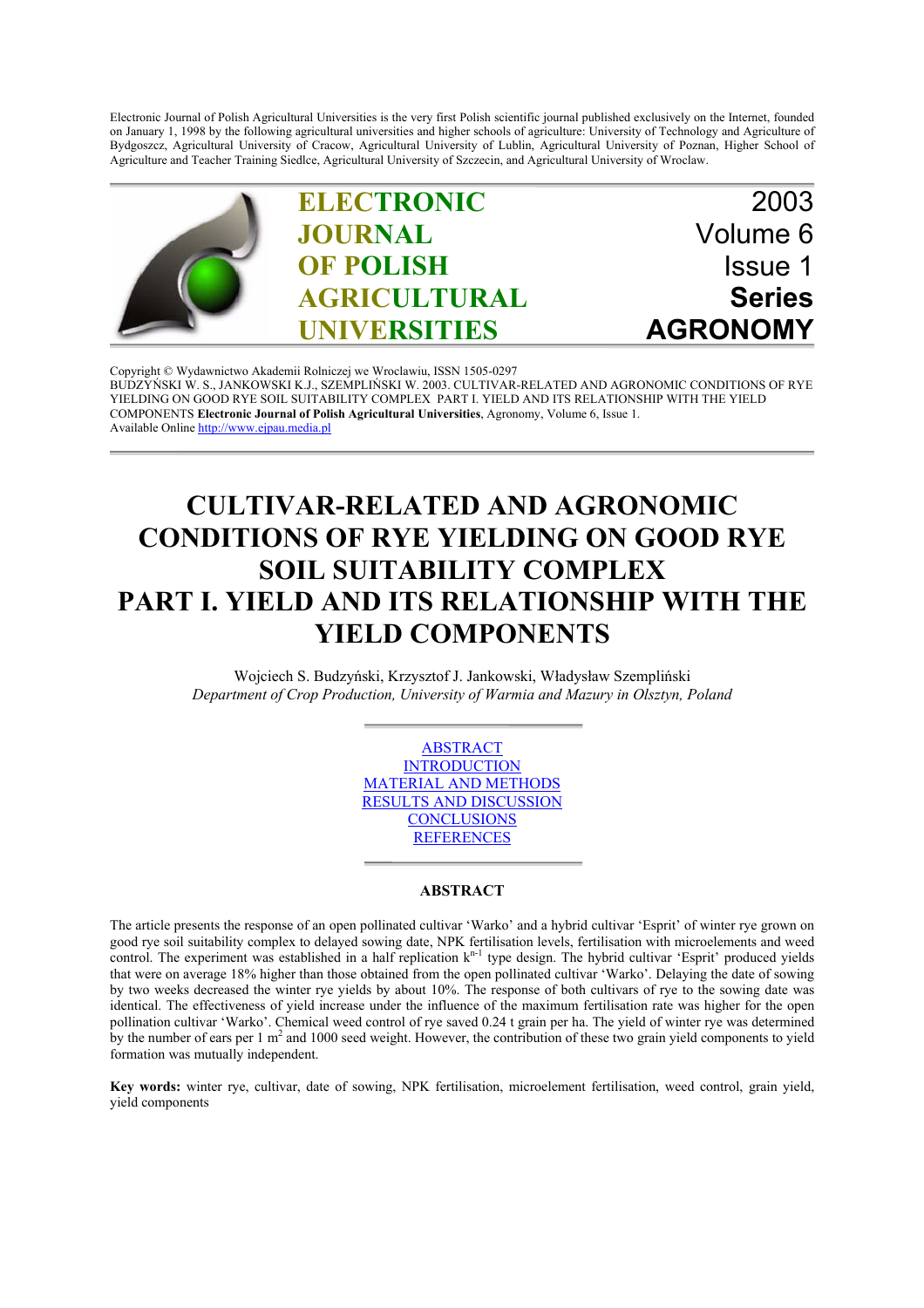#### **INTRODUCTION**

Admittedly, cultivar progress observed in rye, attained mainly by using hybrid forms  $(F_1)$ , is quite impressive. It was not until a few years ago that rye hybrids became a cultivated crop: German hybrids were introduced in 1995, and the Polish ones followed in 1998. Eight new hybrid forms have been registered over the past five years (4 Polish and 4 foreign). Their potential yields can exceed those of open-pollination forms by up to 20 per cent [1,3].

Neither Polish nor foreign crossbred cultivars have been thoroughly tested in terms of their response to habitat conditions and agronomic techniques. Cereal producers see open-pollination rye cultivars as a crop suitable for extensive technologies. This is reflected by small use of seed material, lack of phytophage control and small scale of chemical weed control [16]. Some studies, however, indicate that rye yielding is associated with the level of agronomic culture, soil quality and intensity of farming, which is confirmed by high values of simple correlation coefficients of the above factors with the total yields of cereals [18]. Hybrid forms can exceed openpollination cultivars in their requirements pertaining to cultivation  $[1,11,12,13,22,23,25]$ . Among some disadvantages of rye hybrids are their higher vulnerability to lodging and inferior healthiness [3,15]. These traits can suggest that hybrid forms should be cultivated using retardants [22] and fungicides [15,21]. In practice, growing hybrid cultivars may be hampered due to the fact that seed material, which is expensive because of the breeding methods of hybrids, must be replaced annually. The costs of producing hybrid cultivars can be partially reduced owing to a lower sowing density norm compared to that for open-pollination forms.

Although the share of hybrid cultivars in the total rye fields was a mere 6% in 2001 [1], it can be expected that with their high yielding potential as well as good milling and baking value of grain [8], these cultivars will play an increasing role in large-scale rye production [25].

The working hypothesis underlying this paper assumed that there was some interaction between the type of a cultivar (open-pollination 'Warko' and hybrid 'Esprit') with the level of agronomic practice measured by the sowing date, macro- and microelement fertilisation and type of weed control. It was hypothesised that the hybrid form, characterised by higher yielding potential, would respond to a higher level of agronomic practices with a higher yield increment than the open-pollination cultivar.

## **MATERIAL AND METHODS**

Field trials were conducted in the years 1999-2002, at the Bałcyny Production and Experiment Station, which belongs to the Olsztyn University of Warmia and Mazury. The experiment was set in a half replication  $k^{n-1}$  type design, where *k* stands for the number of levels of an experimental factor and *n* means the number of factors. The experiment involved 5 agronomic factors, each tested at two levels  $(2<sup>5-1</sup>)$ , in two replications (Table 1).

The trials were localised on typical grey-brown podzolic soil, soil valuation class V, of good rye complex. The soil was characterised by acid reaction (pH 4.4-4.8 in 1 M KCl), high phosphorus, low potassium and medium magnesium contents. It contained  $1.43 - 1.62\%$  of humus (Table 2).

| Factor                                             | Lower level '0'                                      | Higher level '1'                                                                         |
|----------------------------------------------------|------------------------------------------------------|------------------------------------------------------------------------------------------|
| Sowing date (A)                                    | September 25-30 (late)                               | September 10-15 (optimum)                                                                |
| Cultivar $(B)$                                     | population ('Warko')                                 | hybrid ('Esprit')                                                                        |
| <b>NPK</b> fertilisation in $kg \cdot ha^{-1}$ (C) | $\frac{1}{2}$ optimum dose<br>$(40 N + 11 P + 37 K)$ | optimum dose<br>$(80 N + 22 P + 74 K)$                                                   |
| Microelement fertilisation (D)                     | without                                              | Insol 3                                                                                  |
| <b>Meed control <math>(E)</math></b>               | without                                              | isoproturon 1000 $g \cdot ha^{-1}$ (autumn)<br>and fluoroxyper 200 g ha $^{-1}$ (spring) |

#### **Table 1. Experimental factors and their levels**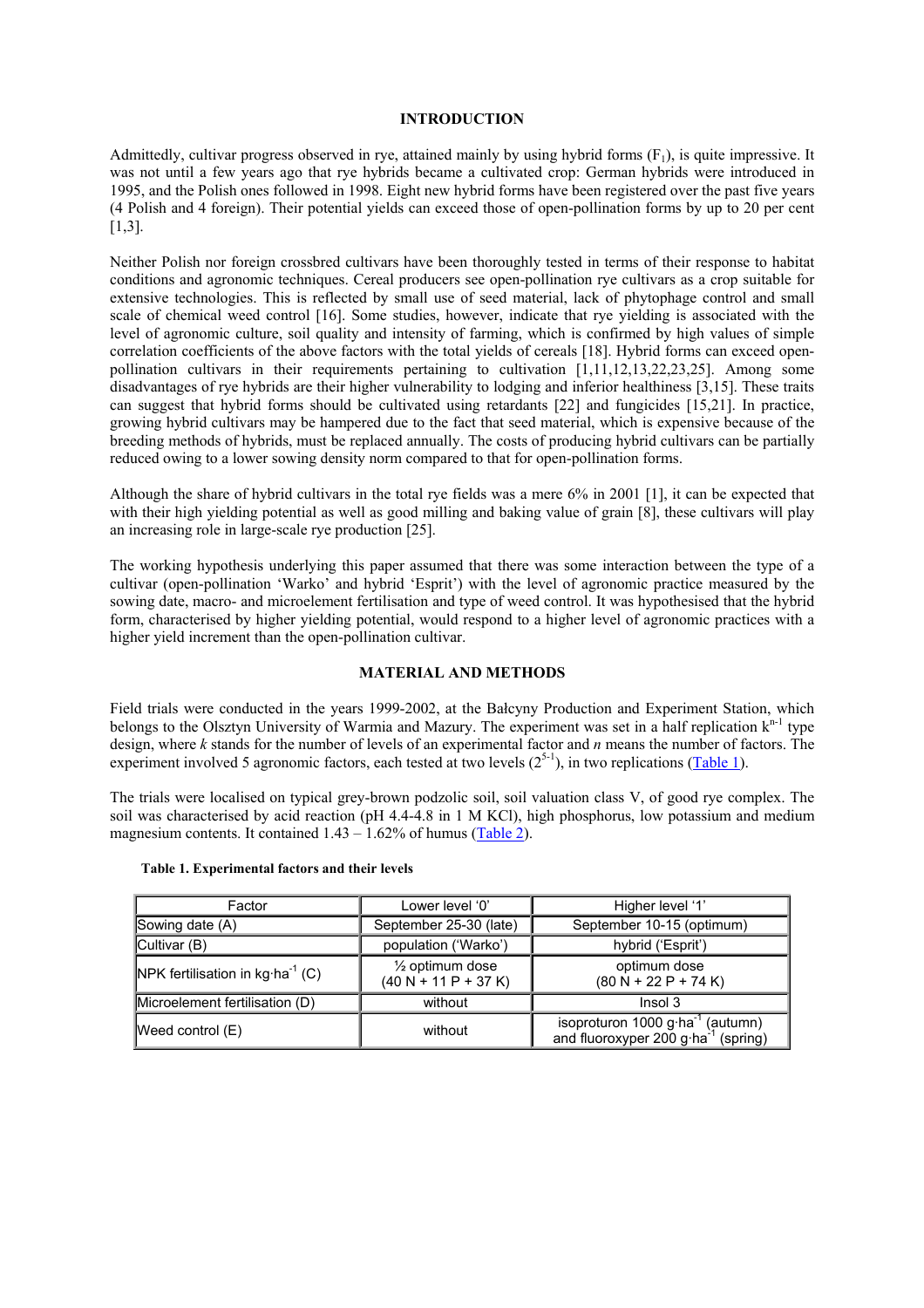### **Table 2. Environment characteristics**

| Specification                                                            | Vegetation period    |                          |           |  |
|--------------------------------------------------------------------------|----------------------|--------------------------|-----------|--|
|                                                                          | 1999/2000            | 2000/2001                | 2001/2002 |  |
| Soil type                                                                |                      | grey brown podzolic soil |           |  |
| Soil species                                                             | poor loamy sand      |                          |           |  |
| Humus content, %                                                         | 1.62<br>1.43<br>1.43 |                          |           |  |
| Soil pH (1 M KCI)                                                        | 4.70                 | 4.40                     | 4.8       |  |
| Soil valuation class                                                     | $R-V$                |                          |           |  |
| Soil suitability complex                                                 | good rye             |                          |           |  |
| Content of nutrients, mg $\cdot$ 100 $\overline{g}^{\text{-}1}$ of soil: |                      |                          |           |  |
|                                                                          | 7.2                  | 6.2                      | 7.4       |  |
| Κ                                                                        | 8.3                  | 6.6                      | 10        |  |
| Mg                                                                       | 5.5                  | 4.0                      | 4.7       |  |

Rye was grown on a field after winter triticale. Phosphorus and potassium fertilisers were applied before sowing (the rates of the elements are presented in the elemental form). Nitrogen fertilisers at a NPK level determined as optimum were applied twice: 50 kg·ha-1 in early spring and 30 kg·ha-1 in the third internode phase. At the '0' level nitrogen was applied once at the beginning of spring vegetation period. The weight of sown seeds was estimated according to the seed material quality parameters with seed density of 350 germinating grain per  $1 \text{ m}^2$ . Plants were protected against pathogenic fungi by pre-sowing seed dressing using Baytan Universal 19.5 WS (triadimenol, imazail, fuberydazol). Foliar fertiliser Insol 3 (composed of 13.6% N, 4% Mg, 1.2% Fe, 1.68% Mn, 1.12% Zn, 0.56% Cu, 0.28% B and 0.01% Mo) was applied at 0.8  $\text{dm}^3$  ha<sup>-1</sup> at the beginning of earing (phase 51) according to Zadoks). The area of a plot to harvest was  $13.2 \text{ m}^2$ .

The agricultural evaluation of the yield involved the basic measurements of the number of productive ears, number of grains per ear and 1000 seed weight. The grain yield was given at 14% moisture content.

The design of the trial in a field (randomisation of factors) and the principles for drawing conclusions were adapted from Box et al. [2] and Oktaba [24]. The statistical elaboration of the results was based on the analysis of variance of fractional factor experiment  $k^{n-1}$  type [10].

For the synthesis of the results, the model of analysis included variability of years and respective I and II order interactions. Due to some limitation of half replication designs, estimated effects of the III and higher order interactions were included into the error variability. Test F was used for the estimation of significance of main and interaction errors. The values of the test function F<sub>emp</sub> from analyses of variance of the analysed traits are presented in Table 3.

| Source of variation            | Grain yield | 1000 grain<br>weight | Number of grains<br>per ear | Number of ears<br>per 1 $m2$ |
|--------------------------------|-------------|----------------------|-----------------------------|------------------------------|
| Year (L)                       | 349.18**    | 365.40**             | 12.04**                     | $9.48**$                     |
| Sowing date (A)                | 37.25**     | 13.56**              | <1                          | $7.29**$                     |
| Cultivar (B)                   | 116.64**    | $5.52*$              | 18.51**                     | 1.27                         |
| NPK fertilisation (C)          | 104.94**    | 11.08**              | 1.81                        | $<$ 1                        |
| Microelement fertilisation (D) | $<$ 1       | <1                   | 1.34                        | $<$ 1                        |
| Weed control (E)               | 13.38**     | $<$ 1                | $<$ 1                       | 1.01                         |
| L×A                            | 50.97**     | $8.05***$            | 2.20                        | $11.81**$                    |
| $\mathsf{L} \times \mathsf{B}$ | 16.05**     | 16.78**              | 1.41                        | 1.67                         |
| $\mathsf{L} \times \mathsf{C}$ | $4.43*$     | $<$ 1                | $<$ 1                       | 1.25                         |
| $\mathsf{L} \times \mathsf{D}$ | 1.19        | $<$ 1                | $<$ 1                       | 2.26                         |
| L×E                            | 1.94        | 2.74                 | $<$ 1                       | $<$ 1                        |
| $A \times B$                   | 2.84        | <1                   | $<$ 1                       | $<$ 1                        |
| A×C                            | $<$ 1       | $<$ 1                | $<$ 1                       | 1.40                         |
| A × D                          | $6.60*$     | $<$ 1                | $<$ 1                       | $<$ 1                        |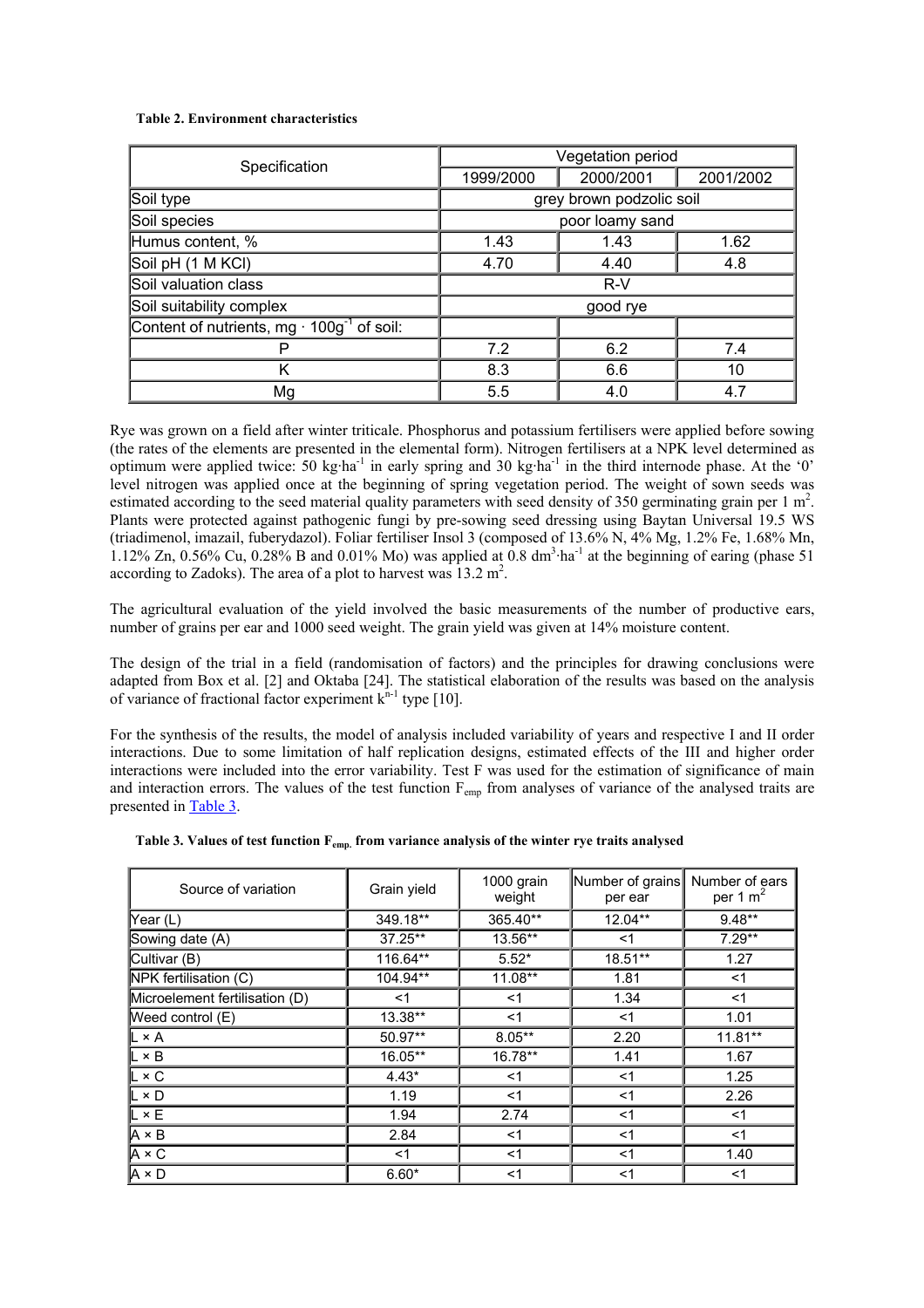| 1                     | $\overline{2}$ | $\mathsf 3$ | $\overline{\mathbf{4}}$ | $\mathbf 5$ |
|-----------------------|----------------|-------------|-------------------------|-------------|
| $A \times E$          | 2.91           | 1.43        | $<$ 1                   | $<$ 1       |
| $B \times C$          | $7.22*$        | $4.24*$     | 2.48                    | $<$ 1       |
| $B \times D$          | 1.43           | <1          | $<$ 1                   | 3.17        |
| $B \times E$          | $<$ 1          | < 1         | $<$ 1                   | 2.79        |
| $C \times D$          | < 1            | < 1         | $<$ 1                   | 1.92        |
| $C \times E$          | 1.62           | < 1         | $<$ 1                   | $6.66**$    |
| $D \times E$          | $<$ 1          | < 1         | $<$ 1                   | <1          |
| $L \times A \times B$ | 1.06           | $<$ 1       | $<$ 1                   | 3.17        |
| $L \times A \times C$ | $<$ 1          | <1          | $<$ 1                   | 2.69        |
| $L \times A \times D$ | < 1            | 1.23        | < 1                     | $<$ 1       |
| $L \times A \times E$ | 2.51           | < 1         | < 1                     | < 1         |
| $L \times B \times C$ | $3.92*$        | < 1         | $<$ 1                   | $<$ 1       |
| $L \times B \times D$ | $4.37*$        | 1.92        | $<$ 1                   | 2.62        |
| $L \times B \times E$ | $<$ 1          | <1          | < 1                     | <1          |
| $L \times C \times D$ | < 1            | $<$ 1       | 1.55                    | <1          |
| $L \times C \times E$ | $<$ 1          | 2.19        | $<$ 1                   | 1.31        |
| $L \times D \times E$ | 1.06           | $<$ 1       | $<$ 1                   | $<$ 1       |
| Error mean square     | 0.15           | 1.64        | 35.96                   | 3414.52     |

 **Table 3 cont.**

\* significant at  $\alpha$  = 0.05; \*\* significant at  $\alpha$  = 0.01

Classic methods of correlation, simple and multiple regression were used to estimate the interactions between the seed yield and yield components, while the structure of this interaction was evaluated using path analysis [9,17]. Analysis of variance, correlation and regression were computed using the software package STATISTICA®, while path analysis was conducted with the help of the software application transcribed in the publication of Idźkowska et al. [14]. The other computations were performed using EXCEL®.

#### **RESULTS AND DISCUSSION**

## **Agro-meteorological conditions**

The most favourable temperature for the autumnal growth and development of rye should remain at 7-8.3°C with the total precipitation of 48 mm per month [7]. In the first cycle of present studies, the rainfall was 8% lower than the optimum, in the second cycle, due to a period of drought in October, it was 27% below the optimum, and in the third year it surpassed the optimum amount by 40%. During the autumnal vegetation the temperature recorded was 3-4°C higher than the optimum. During the wintertime dormancy the total precipitation ranged from 25.2 to 41 mm per month.

As Dzieżyc et al. [7] claim, the optimum amount of precipitation between April and July for rye grown on light soil should reach 251 mm, distributed as follows: 34 mm in April, 60 mm in May, 84 mm in June and 73 mm in July. During experiment, the total rainfall equalled 76% (the first cycle of the research) to 103% (the second cycle) of the optimum total, with very uneven distribution. In the first cycle of the studies, the total amount of precipitation of April, May and June was much below the optimum amounts, but in July it was 43% higher than the optimum. In the second cycle of the trials, the total precipitation was 42-48% lower in June and May, in contrast to April and especially July, which were very wet (the total rainfall in April was 28% higher and in July 85% higher than the optimum amount). In the third cycle of the research the most acute shortage of moisture in soil was observed in April (29% of the optimum rainfall) and in July (59%). The precipitation in June was 14% and in May 50% higher relative to the optimum water requirements.

## **Response of winter rye to the level of agronomic factors**

The yields of winter rye grown on good rye soil suitability complex ranged from 3.19 to 5.27 t·ha<sup>-1</sup> (Table 4). Four of the agronomic factors analysed significantly differentiated the yield of grain: date of sowing, cultivar, NPK fertilisation and weed control. The date of winter rye sowing delayed by 15 days from the optimum date resulted in the grain yield being reduced by an average of 0.40 t·ha<sup>-1</sup> (10%) ( $\overline{Fig. 1}$ ). Higher yields of rye sown in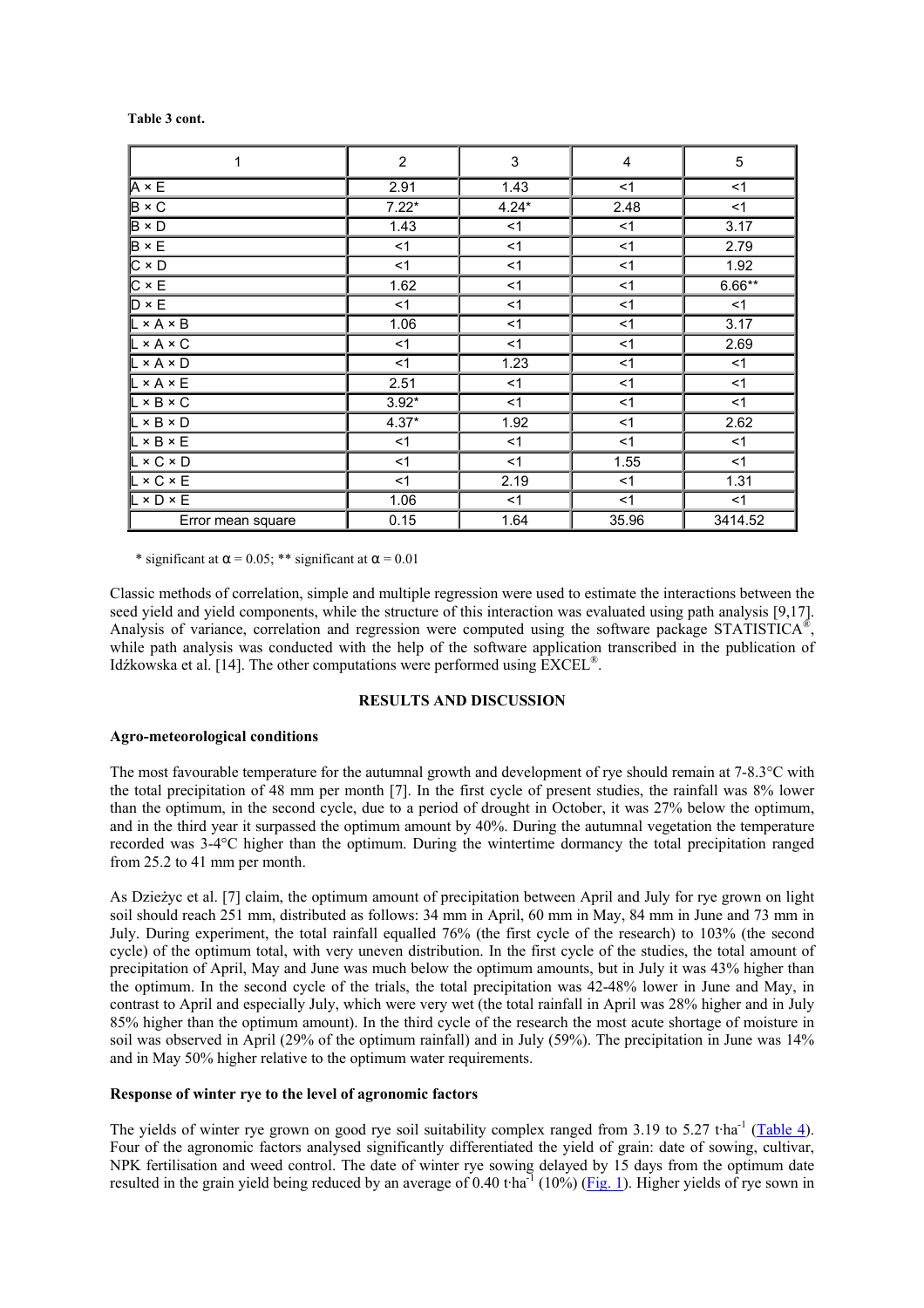the optimum time can be attributed mainly to an improved number of ears per  $1 \text{ m}^2$  (10% increment). It should be emphasised that a higher number of productive ears had a negative effect on the 1000 grain weight, decreasing it by about 3%.

| Factor and level                                            |          | Grain yield<br>$t$ ·ha <sup>-1</sup>  | Number of<br>ears per 1<br>m | Number of<br>grains per<br>ear | 1000 grain weight, g |
|-------------------------------------------------------------|----------|---------------------------------------|------------------------------|--------------------------------|----------------------|
|                                                             | 2000     | 4.66                                  | 298                          | 39.3                           | 41.2                 |
| Year (L)                                                    | 2001     | 3.19                                  | 315                          | 43.2                           | 33.3                 |
|                                                             | 2002     | 5.27                                  | 360                          | 35.9                           | 34.2                 |
|                                                             | 0        | 4.18                                  | 308                          | 39.8                           | 36.7                 |
| Sowing date (A)                                             | 1        | 4.58                                  | 340                          | 39.1                           | 35.7                 |
| Cultivar (B)                                                | $\Omega$ | 4.02                                  | 331                          | 36.8                           | 35.9                 |
|                                                             | 1        | 4.73                                  | 317                          | 42.1                           | 36.5                 |
| NPK fertilisation (C)                                       | 0        | 4.04                                  | 330                          | 38.6                           | 35.8                 |
|                                                             |          | 4.72                                  | 318                          | 40.3                           | 36.6                 |
| Microelement                                                | 0        | 4.36                                  | 326                          | 40.2                           | 36.3                 |
| fertilisation (D)                                           | 1        | 4.40                                  | 322                          | 38.8                           | 36.1                 |
| Weed control (E)                                            | $\Omega$ | 4.26                                  | 330                          | 38.9                           | 36.1                 |
|                                                             |          | 4.50                                  | 318                          | 40.0                           | 36.3                 |
| Factors significantly differentiating the<br>trait analysed |          | L**, A**, B**,<br>$C^{**}$ , $E^{**}$ | $L^{**}$ , $A^{**}$          | $L^{**}$ , $B^{**}$            | L**, A**, B*, C**    |

**Table 4. Effect of agronomic factors on yield and yield structure components (mean from three years)**

0 – lower level of agronomic factor; 1 – higher



**Fig. 1. Winter rye grain yield increase as an effect of the higher level ('1') of** the agronomic factors (level  $0' = 100\%$ )

The response to delayed date of sowing was significantly differentiated by the climatic and environmental conditions (significant interaction of years and date of sowing). A negative response of rye (decrease in yield) to a postponed date of sowing was noticeable in the  $1<sup>st</sup>$  and  $3<sup>rd</sup>$  year of the trials. It was only in the year 2001 when delayed sowing turned out to be more favourable owing to a very long autumn season (Table 5). Earlier studies conducted by Kuś and Jończyk [19] suggest that different sowing dates of rye (from early to late September) did not have a significantly differentiating effect on yields produced by this crop. The results obtained by Grabiński and Mazurek [12] are contrary – a 10-day delay in sowing resulted in an 8% decrease in yield, a 20-day delay caused a decrease reaching 43%. This decline was caused by the negative effect of late sowing on the number of ears in a field and number of grains per ear [12]. Kuś and Jończyk [20] reported that the response of rye to date of sowing was significantly correlated with climatic conditions. In years characterised by large shortages of rainfall prior to sowing it was even possible to obtain an increase in yield (about 10%) by postponing the date of sowing by 10 days.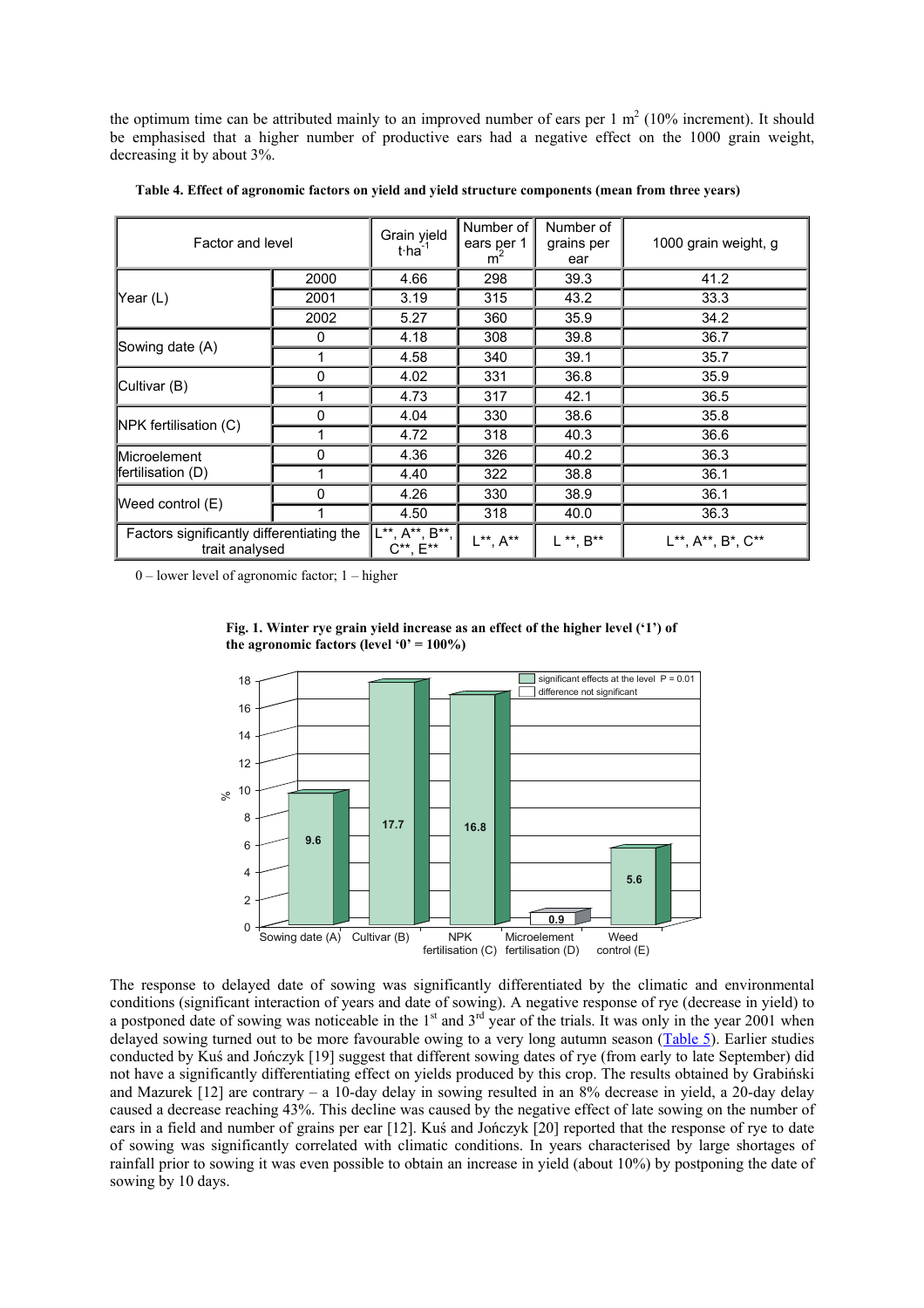| Factor and level                             |                                                                     | Year (L) |      |      |  |
|----------------------------------------------|---------------------------------------------------------------------|----------|------|------|--|
|                                              |                                                                     | 2000     | 2001 | 2002 |  |
|                                              | 0                                                                   | 4.15     | 3.45 | 4.92 |  |
| Sowing date (A)**                            |                                                                     | 5.18     | 2.93 | 5.63 |  |
| Cultivar (B)**                               | 0                                                                   | 4.34     | 3.05 | 4.67 |  |
|                                              | 4.99<br>4.31<br>O<br>5.02<br>4.70<br>O<br>4.63<br>4.64<br>O<br>4.69 | 3.34     | 5.88 |      |  |
| NPK fertilisation (C)*                       |                                                                     |          | 2.98 | 4.83 |  |
|                                              |                                                                     |          | 3.40 | 5.72 |  |
| Microelement fertilisation (D) <sup>ns</sup> |                                                                     |          | 3.11 | 5.26 |  |
|                                              |                                                                     |          | 3.28 | 5.29 |  |
| Weed control $(E)$ <sup>ns</sup>             |                                                                     |          | 3.04 | 5.10 |  |
|                                              |                                                                     |          | 3.35 | 5.45 |  |

**Table 5. Effect of some agronomic factors on winter rye grain yields over the years of the experiment (factor x year interaction)**

0 – lower level of agronomic factor; 1 – higher level of agronomic factor

\* significant at  $\alpha = 0.05$ ; \*\* significant at  $\alpha = 0.01$ ; <sup>ns</sup> – non-significant difference

In the present experiments a significant interaction occurred between the date of sowing and microelements fertilisation. The positive role of microelements applied to leaves in yield production (yield increase of 0.022 t $\cdot$ ha<sup>-1</sup>) was seen only when rye was sown on the optimum date (Fig. 2).

Yield levels of the two types of winter rye differed. The hybrid 'Esprit' produced on average 18% higher yields than the open pollination cultivar 'Warko'. It was only in the year with unfavourable temperature and precipitation during the time of earing and flowering (2001) that the difference in the yields of the hybrid and open pollination cultivar did not exceed 10%. The higher yield produced by the hybrid compared to the open pollination cultivar was mainly attributable to a higher number of grains per ear (by 14.4%) and superior (by 2%) grain robustness. Hybrid varieties producing 9-12% higher yields compared to open pollinated varieties were also reported by Maciorowski et al. [23] and Anonim [1]. Experimental data indicate that the number of productive ears and number of grains per ear are the prime traits of hybrid cultivars conditioning their yields [23].

Fig. 2. Winter rye yield  $(t \cdot ha^{-1})$  as an affect of the interaction: date of sowing (A) x microelement **fertilisation (D) and cultivar (B) x NPK fertilisation (C)**



Productivity of the two different forms of winter rye depended on the level of NPK fertilisation. As the NPK rate rose (from 88 to 176 kg·ha<sup>-1</sup>) the difference in yield between the two rye cultivars diminished. This may be indicative of a more efficient use of larger fertiliser rates by the open pollinated form. The efficiency of 1 kg NPK increment was 9.8 kg grain for 'Warko' and 5.7 kg for 'Esprit'. A weak response of the hybrid to macroelements fertilisation became particularly visible in the second year of the experiment (Fig. 3). The response of both forms of winter rye to microelement fertilisation varied from year to year (L  $\times$  B  $\times$  D interaction). In the first and second year of studies the open pollination cultivar showed a more favourable response to the application of microelements, unlike in the third year of the trials, when the hybrid reacted better to microelements fertilisation.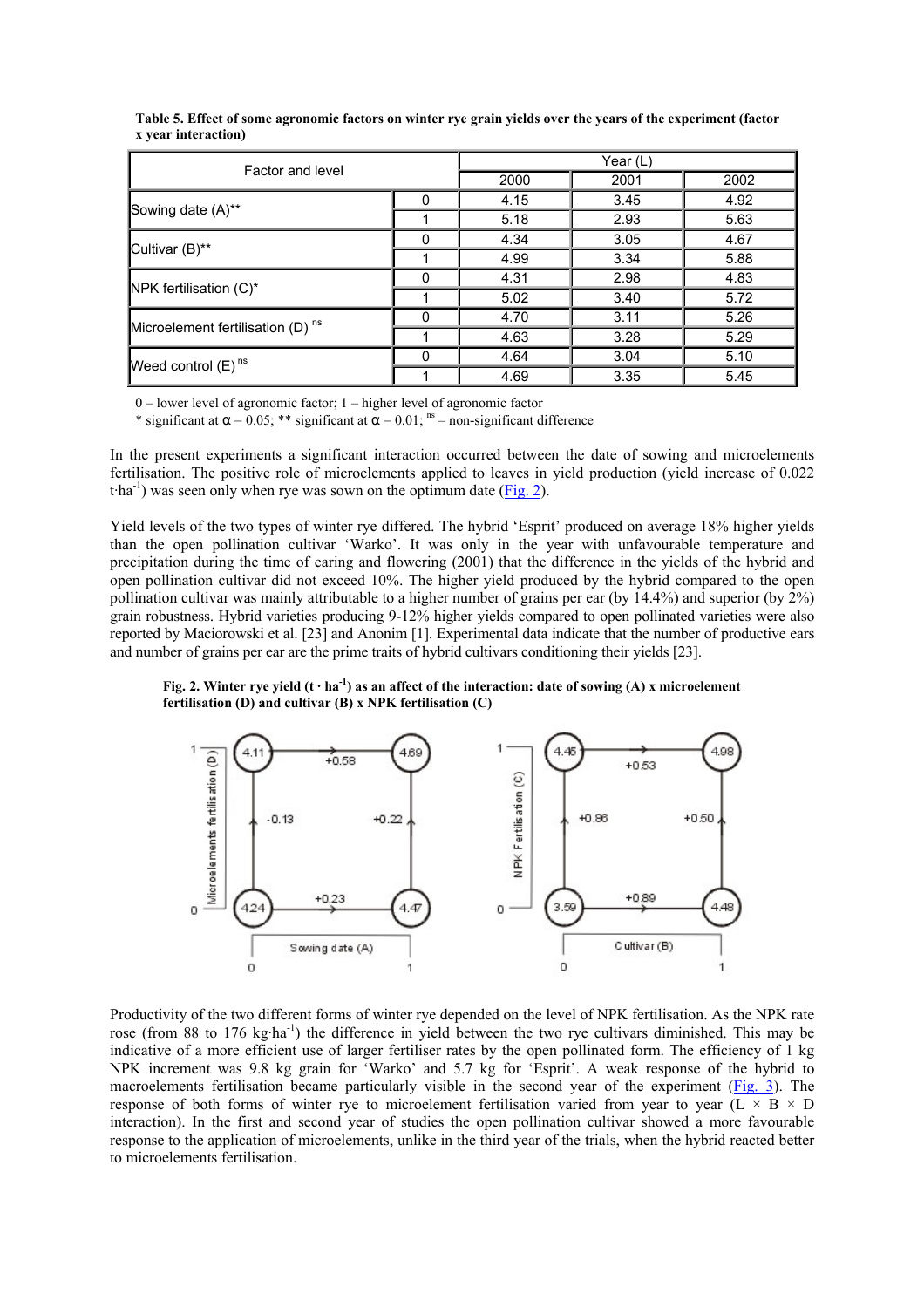Fig. 3. Winter rye yield  $(t \cdot ha^{-1})$  as an affect of the interaction: years (L) x cultivar (B) x NPK **fertilisation (C) and years (L) x cultivar (B) x microelement fertilisation (D)**



In the studies conducted by Kuś and Jończyk [19] and by Szempliński et al. [27] fertilisation of rye with microelements did not cause an increase in grain yields. Lack of difference in yield was a consequence of the fact that this factor did not differentiate the yield structure components. Diminishing the 176 kg NPK rate by half caused an average decrease in grain yield by 17% (i.e. by 0.68 t·ha-1). Such yield volumes resulted mainly from lower 1000 grain weights and a tendency to set fewer grains in the ear. Noteworthy is the fact that the effectiveness of NPK rates was highly differentiated in the years of the experiment (a 1 kg increment of the NPK rate caused an increase in grain yield by 8-10 kg in the  $1<sup>st</sup>$  and  $3<sup>rd</sup>$  year, but only by 5 kg in the  $2<sup>nd</sup>$  year). Dmowski [6] obtained the highest grain yields at the NPK fertilisation level of 300-350 kg (100-120 kg of N, 60- 80 kg of P<sub>2</sub>O<sub>5</sub> and 80-100 kg of K<sub>2</sub>O). Decreasing the NPK rate below 200 kg·ha<sup>-1</sup> triggered a decline in grain yield by 18%. In the trials carried out by Szempliński et al. [27], a decrease in the NPK level to the half of the optimum rate caused a decrease in grain yield by 15-16%. Higher yields of this crop obtained with better mineral nourishment, especially nitrogen fertilisation, were also reported by Grabiński and Mazurek [13], Chrzanowska-Drożdż and Liszewski [4] and by Gleń and Szempliński [8].

Chemical weed control added an average  $0.24$  t·ha<sup>-1</sup>, i.e. 6% of grain yield compared to rye fields grown without chemical treatments. A relatively low effectiveness of chemical weed control on winter rye fields confirms that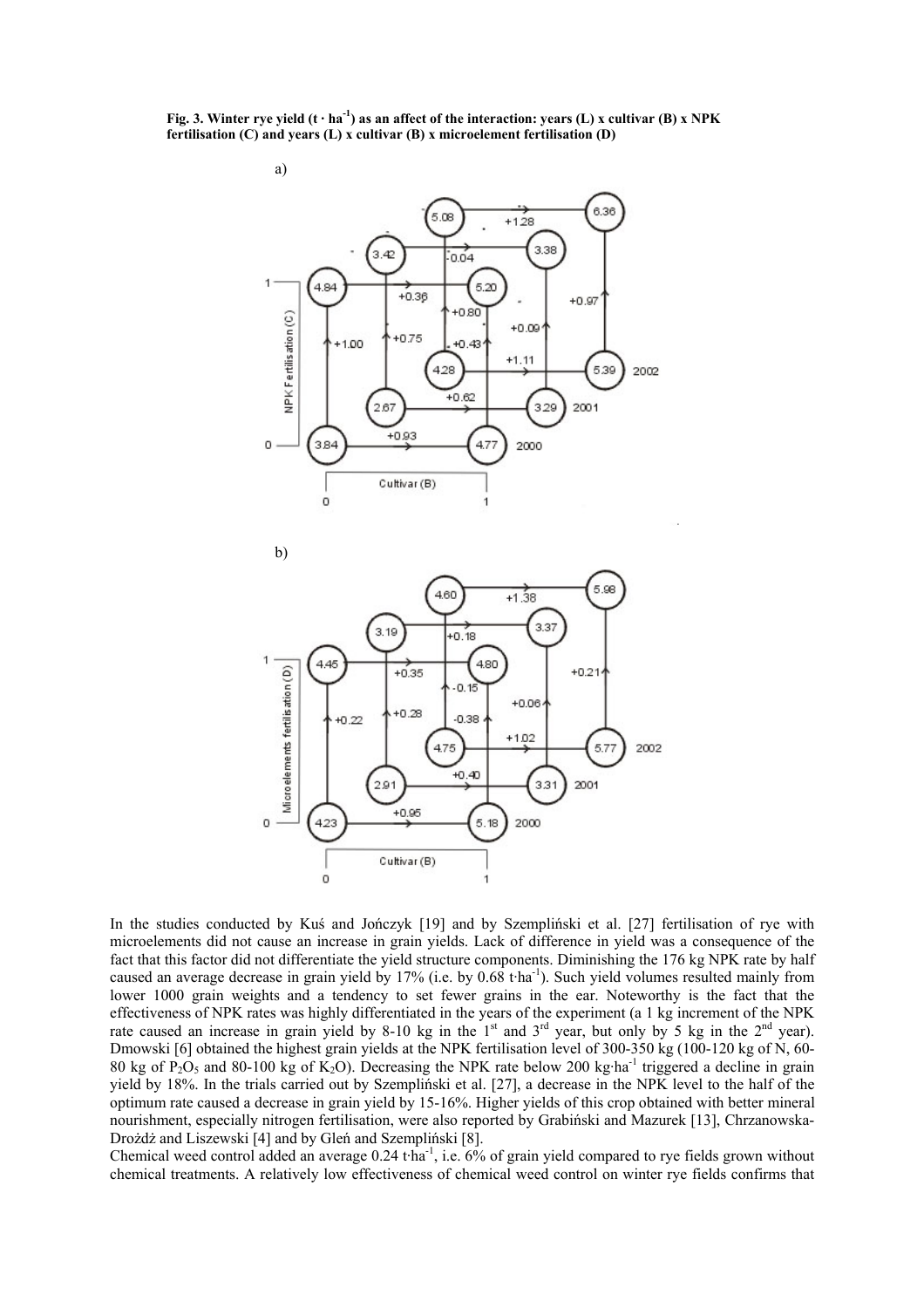rye is highly competitive towards weeds [5]. An exception to this observation is rye grown in two or more consecutive years, which is at risk of being infested by *Apera spica-venti* L. and noxious dicotyledonous weeds. Such rye plantations require application of herbicides, which can improve the yield of grain by about 15% [3]. *Viola arvensis* L., *Matricaria indora* L., *Stellaria media* L. and *Myosotis arvensis* L. were the dominant weed species in fields of rye grown on soils of good rye soil suitability complex at the Bałcyny Station. The share of these species in the total number of weeds  $(55-92 \text{ plants per } 1 \text{ m}^2)$  reached up to 90%.

#### **Relationship between yielding and yield components**

The contribution of yield components to the formation of grain yield can be expressed with simple and multiple regression. Analysis of path coefficients, which is a particular form of interpretation of multiple regression, reflects cause and effect relationships between independent variables (yield components) and the dependent variable (grain yield per area unit). The data shown in Fig. 4 prove a weak negative simple correlation between yield components of rye grown on light soil. This means that an increment in one of the yield components causes a decrease in another component (e.g. an increase in the number of ears per plot causes a decrease in the number of grains per ear and 1000 grain weight). Low values of the coefficients of the simple correlation between particular yield components suggest that their contribution to the creation of grain yield is nearly independent. This proves that it is hardly possible for one yield component to compensate yield when another yield component attains low values due to some abiotic or biotic reasons.



**Fig. 4. Diagram of the path coefficients of the components conditioning the winter rye grain yield**

The analysis of path coefficients proves that the yield of winter rye grown on light soil was highly significantly correlated with two traits: number of ears per 1 m<sup>2</sup> (Py<sub>1</sub> = 0.4178) and 1000 grain weight (Py<sub>3</sub> = 0.4269). In the light of the above, the equation of multiple regression for the grain yield of winter rye, following the standardisation of variables, appears as follows:  $y = 0.4178x_1 - 0.1159x_2 + 0.4269x_3$ . The value of the phenotypic correlation coefficient of the number of ears per  $1 \text{ m}^2$  with the yield (0.3152) was slightly smaller than the direct effect of this trait (0.4178) (Fig. 4, Table 6). This was due to a negative indirect effect of the number of ears on 1000 grain weight. A similar relationship occurred for 1000 grain weight – the direct effect of this trait on the grain yield was weakened by the negative indirect effect of the number of ears per  $1 \text{ m}^2$ .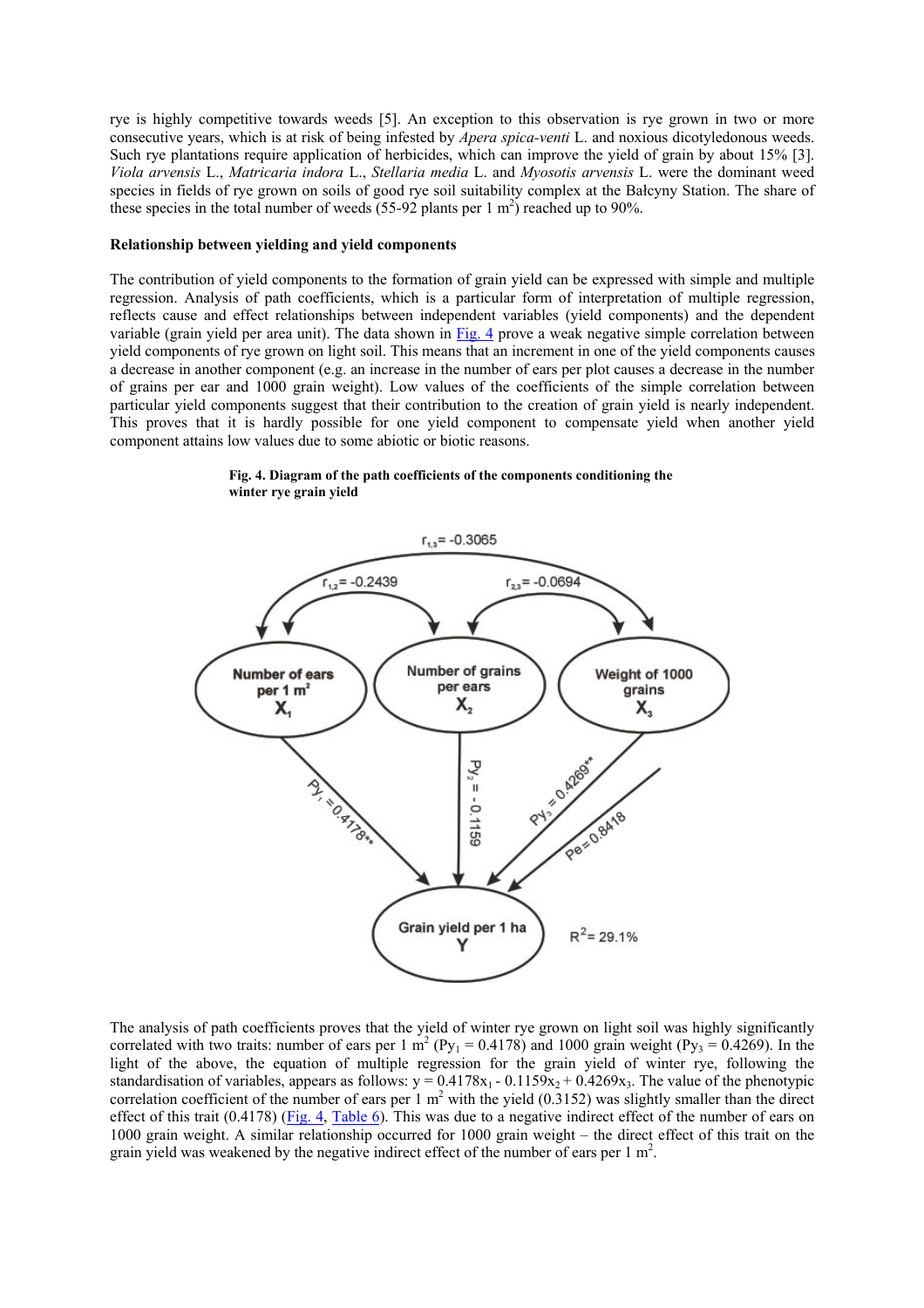| Table 6. Indirect effects of winter rye yield components |  |  |  |  |
|----------------------------------------------------------|--|--|--|--|
|----------------------------------------------------------|--|--|--|--|

| Yield components                 | Indirect effect of |        |           | Phenotypic correlation |
|----------------------------------|--------------------|--------|-----------|------------------------|
|                                  |                    | X2     | X3        | with grain yield       |
| Number of ears per 1 $m^2(X_1)$  |                    | 0.0283 | $-0.1309$ | $0.3152**$             |
| Number of grains per ear $(X_2)$ | $-0.1019$          |        | $-0.0296$ | $-0.2474*$             |
| 1000 grain weight $(X_3)$        | $-0.1281$          | 0.0080 |           | $0.3068**$             |

A high share of the residual variation ( $P_e = 0.8418$ ) and thereby a small value of the determination coefficient  $(R<sup>2</sup> = 29.1%)$  suggest that apart from random factors the yield of rye may have been affected by other (not included in the analysis) morphometric traits of the plants. Rozbicki [26] claims that by including a larger number of variables in the path analysis it could be possible to achieve a more precise determination of the grain yield. Therefore, additional path analysis was conducted in this study concerning some agronomic factors (A, B, C, D, E) and their levels ('0', '1'). Higher than average ( $R^2 = 29\%$ ) determination coefficients were obtained for higher fertilisation level ('1') for the following factors: date of sowing (A), cultivar (B), optimum NPK fertilisation level (C) and chemical weed control (E)  $(Table 7)$ .

| Table 7. Value of residual variation ( $P_e$ ) and determination coefficient ( $\mathbb{R}^2$ ) |  |  |
|-------------------------------------------------------------------------------------------------|--|--|
|-------------------------------------------------------------------------------------------------|--|--|

| Factor and level               |          | Residual variation (Pe) | Determination coefficient $(R^2)$ |
|--------------------------------|----------|-------------------------|-----------------------------------|
|                                |          | 0.9874                  | 2.50                              |
| Sowing date $(A)$              |          | 0.7583                  | 42.5                              |
| Cultivar (B)                   |          | 0.8803                  | 22.5                              |
|                                |          | 0.7810                  | 39.0                              |
| NPK fertilisation (C)          | $\Omega$ | 0.8837                  | 21.9                              |
|                                |          | 0.8173                  | 33.2                              |
| Microelement fertilisation (D) |          | 0.8501                  | 27.6                              |
|                                |          | 0.8815                  | 22.3                              |
|                                | ŋ        | 0.8637                  | 25.4                              |
| Weed control $(E)$             |          | 0.8099                  | 34.4                              |

0 – lower level of agronomic factor; 1 – higher level of agronomic factor

| Yield component                                        | $X_1$      | $X_2$      | $X_3$      | Phenotypic correlation<br>with grain yield |
|--------------------------------------------------------|------------|------------|------------|--------------------------------------------|
| Optimum sowing date (A1)                               |            |            |            |                                            |
| Number of ears per 1 m <sup>2</sup> (X <sub>1</sub> )  | $0.3221*$  | 0.0427     | 0.0598     | $0.4246**$                                 |
| Number of grains per ear $(X_2)$                       | $-0.1319$  | $-0.1043$  | 0.0082     | $-0.2280$                                  |
| 1000 grain weight $(X_3)$                              | 0.0388     | $-0.0017$  | $0.4962**$ | 0.5333**                                   |
| Esprit (B1)                                            |            |            |            |                                            |
| Number of ears per 1 m <sup>2</sup> (X <sub>1</sub> )  | $0.4093**$ | 0.0455     | $-0.0314$  | $0.4234**$                                 |
| Number of grains per ear $(X_2)$                       | $-0.0635$  | $-0.2936*$ | $-0.0916$  | $-0.4487**$                                |
| 1000 grain weight $(X_3)$                              | $-0.0484$  | 0.1013     | 0.2656     | 0.3185*                                    |
| 176 kg $\cdot$ ha <sup>-1</sup> NPK fertilisation (C1) |            |            |            |                                            |
| Number of ears per 1 m <sup>2</sup> (X <sub>1</sub> )  | $0.3812*$  | 0.0466     | $-0.0378$  | $0.3900*$                                  |
| Number of grains per ear $(X_2)$                       | $-0.0754$  | $-0.2354$  | $-0.0448$  | $-0.3556*$                                 |
| 1000 grain weight $(X_3)$                              | $-0.0449$  | 0.0329     | $0.3210*$  | $0.3090*$                                  |
| Weed control (E1)                                      |            |            |            |                                            |
| Number of ears per 1 m <sup>2</sup> (X <sub>1</sub> )  | $0.5384**$ | $-0.0689$  | $-0.1201$  | $0.3494*$                                  |
| Number of grains per ear $(X_2)$                       | $-0.1253$  | $0.2962*$  | $-0.0175$  | 0.1534                                     |
| 1000 grain weight $(X_3)$                              | $-0.1522$  | $-0.0122$  | $0.4249**$ | 0.2605                                     |

\* significant effects at  $\alpha$  = 0.05; \*\* significant at  $\alpha$  = 0.01

direct effects, the other effects were indirect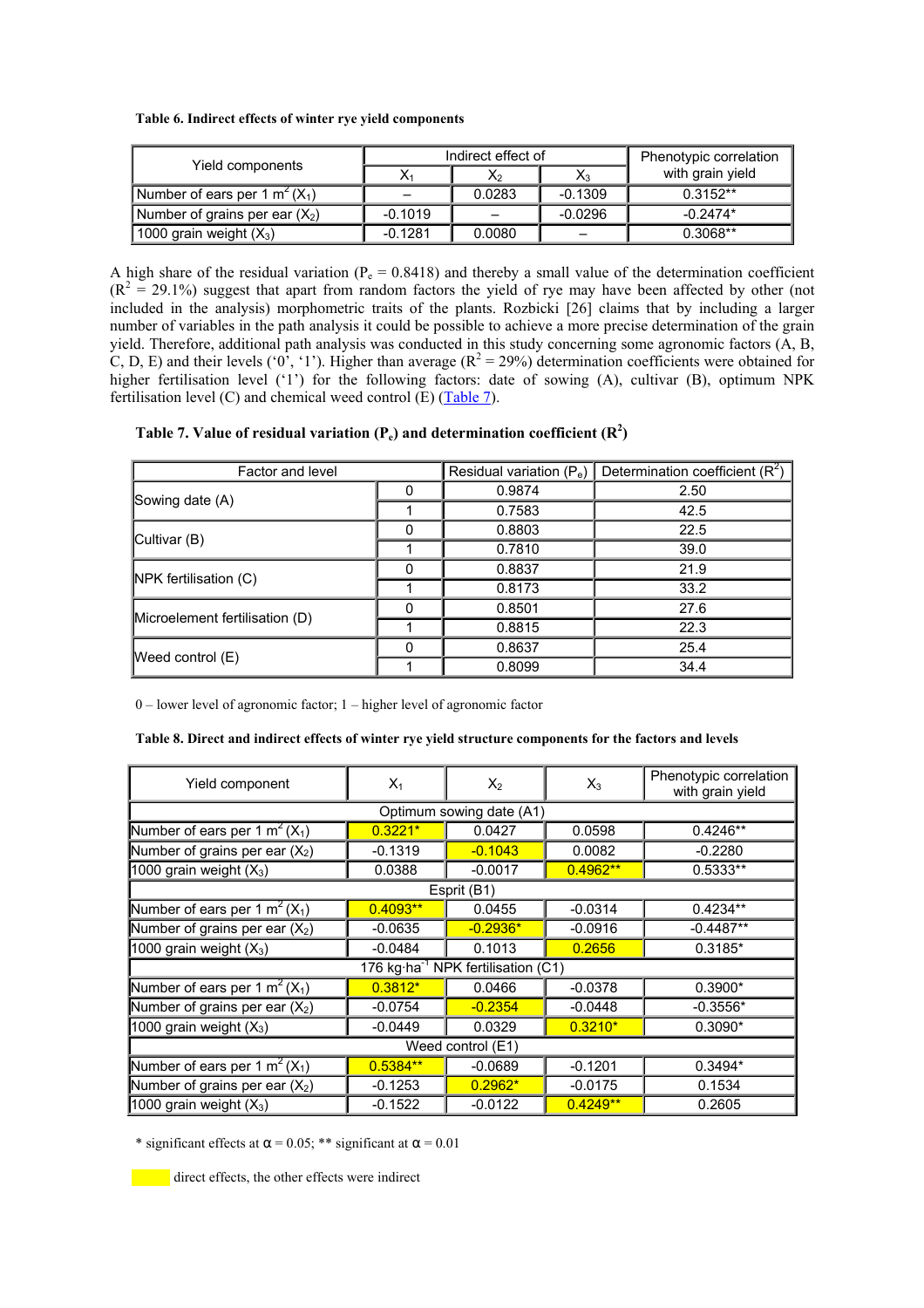Table 8 presents direct and indirect effects of the main yield components in a factor-related design, for which determination coefficients exceeded 29%. The analysis of path coefficients proves that the yield obtained under the conditions of optimum sowing (A1) was positively correlated with the number of ears per  $1 \text{ m}^2$  and  $1000$ grain weight. This is suggested by high positive values of phenotype correlation with yield and relatively low values of indirect effects. The grain yield of the hybrid cultivar 'Esprit' was significantly correlated with all the three yield components. However, it should be stressed that the value of the phenotypic correlation between the number of grains per ear and yield was negative (-0.45). The negative value of this coefficient was due to the addition of the negative direct effect of this trait on yield as well as to negative indirect effects of the other yield components. A similar set of relationships between the analysed elements of the yield structure and the grain yield was observed in the rye fertilised with the optimum NPK rate.

The grain yield of rye weeded chemically was directly correlated with all the elements of yield structure ( $y =$  $0.5384x_1 + 0.2962x_2 + 0.4249x_3$ . The direct effect of the yield components on yield was weakened by negative indirect effects. Consequently, the phenotypic correlation coefficients of the yield structure were lower than their indirect effects.

## **CONCLUSIONS**

- 1. On poor soil (good rye soil suitability complex) the hybrid rye 'Esprit' produced 18% higher grain yields than the open pollination 'Warko'.
- 2. Delaying the date of sowing by two weeks caused a decrease in the yield of winter rye by an average 10%. The response of both rye forms to the date of sowing was comparable.
- 3. Both cultivars produced significantly higher yields when fertilised with 176 kg·ha<sup>-1</sup> NPK. Characteristically, the effectiveness of yield improvement under the effect of the lower fertilisation level was superior in case of the open pollination 'Warko'. Reduction of the fertilisation level by half caused a greater decrease in yield in the open pollination cultivar rather than in the hybrid form.
- 4. Chemical weed control saved only 0.24 t grain per ha. This proves that both breeding forms of rye are highly competitive towards segetal plants.
- 5. Yielding of winter rye grown on good rye soil suitability complex was determined by the number of ears per 1 m<sup>2</sup> and 1000 grain weight. Nevertheless, it must be underlined that the contribution of either of the two components to the creation of grain yield was independent from the other (non-significant value of the simple correlation coefficient between the content of rye field and 1000 grain weight).

#### **REFERENCES**

- 1. Anonim, 2002. Lista opisowa odmian rośliny rolnicze [Descriptive cultivars list agricultural crops]. COBORU Słupia Wielka [in Polish].
- 2. Box G.E.P., Hunter W.G., Hunter J.S., 1978. Statistics for experimenters. John Wiley & Sons.
- 3. Budzyński W., 2001. Czynniki ograniczające plonowanie żyta [Factors limiting rye yielding]. Pam. Puł. 128, 25-37 [in Polish].
- 4. Chrzanowska-Drożdż B., Liszewski M., 1995. Wpływ jakości przedplonu i nawożenia mineralnego na plonowanie żyta [Effect of forecrop quality and mineral fertilisation on rye yielding]. Zesz. Nauk. AR Wrocław, Rolnictwo LXIII, 101-108 [in Polish].
- 5. Deryło S., Szymankiewicz K., 1998. Wpływ uprawy roli i pielęgnacji na plonowanie i zachwaszczenie żyta ozimego na glebie lekkiej [Effect of tillage and cultivation on winter rye yielding and weed infestation on light soil]. Biul. IHAR 205-206, 101-108 [in Polish].
- 6. Dmowski Z., 1993. Wpływ rejonu uprawy, gleby i agrotechniki na plonowanie żyta i pszenicy ozimej [Effect of plantation region, soil and agronomic practises on rye and winter wheat]. Zesz. Nauk. AR Wrocław, Rolnictwo, Rozpr. hab. 114, 1-63 [in Polish].
- 7. Dzieżyc J., Nowak L., Panek K., 1987. Dekadowe wskaźniki potrzeb opadowych roślin uprawnych w Polsce [Decade indices of precipitation requirements by crops in Poland]. Zesz. Probl. Post. Nauk Roln. 314, 35-48 [in Polish].
- 8. Gleń A., Szempliński W., 2001. Nawożenie azotem a plonowanie i wartość technologiczna ziarna żyta mieszańcowego i populacyjnego [Rye fertilisation with nitrogen and hybrid and open population rye cultivars grain yield and its technological value]. Pam. Puł. 120, 83-89 [in Polish].
- 9. Gołaszewski J., Puzio-Idźkowska M., 1996. Analiza ścieżkowa w ocenie współzależności niektórych komponentów plonu nasion grochopeluszki [Path analysis in evaluating the correlation between fodder pea seed yield components]. Biul. IHAR 200, 317-322 [in Polish].
- 10. Gołaszewski J., Szempliński W., 1998. Doświadczenie czynnikowe ułamkowe jako narzędzie badawcze w opracowaniu technologii uprawy roślin rolniczych [Factorial fractional experiment as a research tool in developing agricultural crops cultivation technologies]. Rocz. Nauk Roln. 133 A (1-2), 77-93 [in Polish].